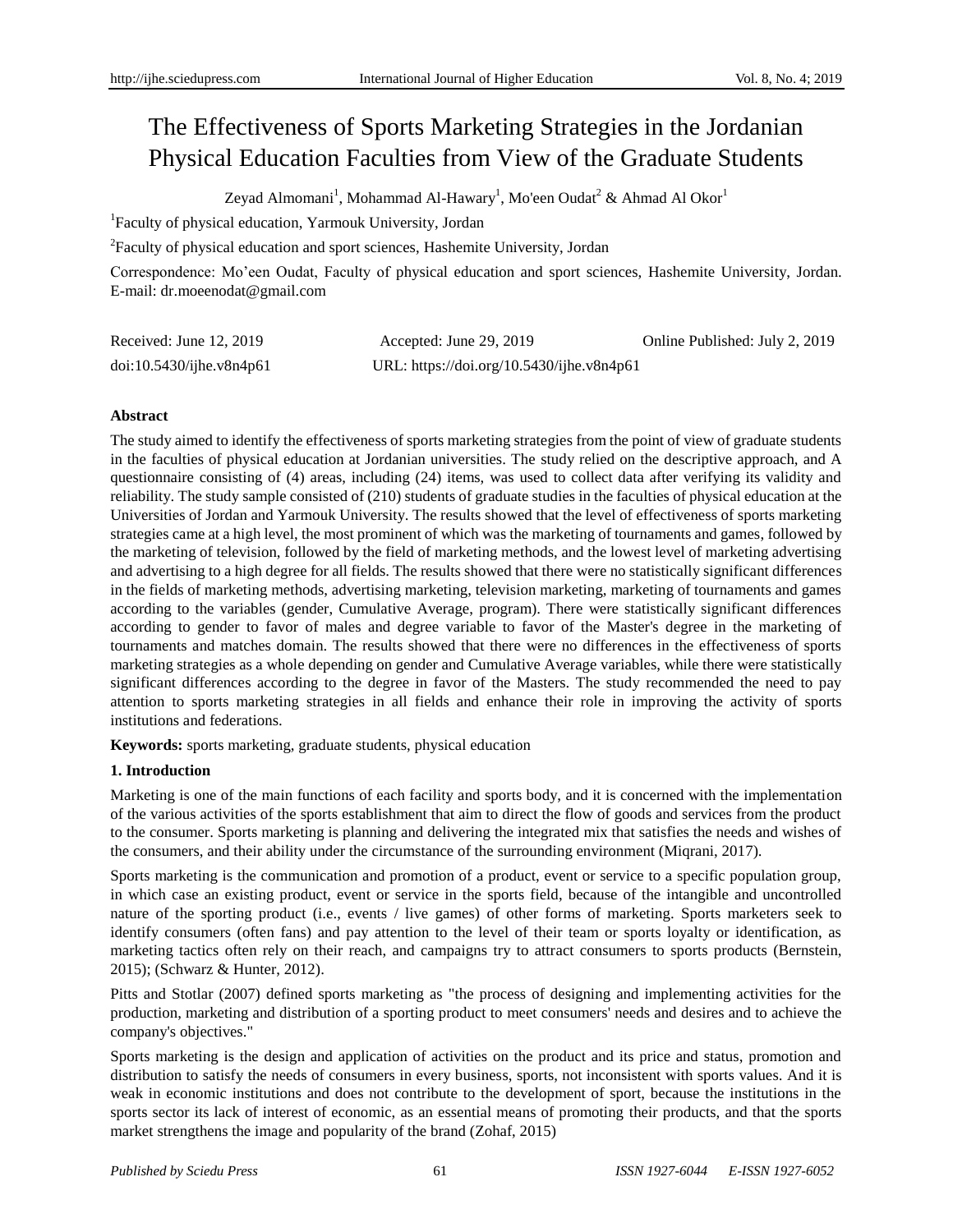Sports marketing the process of designing and implementing four-way activities (product, price, location, and distribution) of the sporting product to meet the needs and desires of consumers. Marketing is a complex function because sports marketing is more complex in any other area, but sport has characteristics that make the sports product unique and sport is intangible and is largely personal. The experiences and impressions about the sporting event vary from person to person, making sports marketing complex (Darwish et al., 2013).

The strategy of marketing sports is an application of the elements of the marketing plan from setting goals, formulating policies, identifying physical and human resources, approving procedures and developing operational and temporal programs to achieve the objectives of the marketing process. This requires the existence of an administrative apparatus that collects internal and external information for the sports institution to make the appropriate decisions to achieve the objectives of sports marketing strategies. And it is the range of activities that can be applied by using sports magazines, tournaments, competitions, local, international, continental and Olympic sports marketing competitions, marketing of sponsorship and advertising rights, TV marketing, marketing of players, marketing of tournaments and games Ghezail et al., 2017); (Shank & Lyberger, 2015); (Gharab, 2010). And it is the all of administrative procedures directed to the marketing business of the marketing mix whether renewal, modification or expansion. The continuous improvement of the products, services and sports activities provided to the beneficiary public in the various sports institutions is achieved. The aim is to achieve the competitiveness of the establishment, excellence, quality, (Bou Talby, 2015).

Sports marketing strategies are directly related to the strategic goals and objectives that are built within specific objectives (Sumaidaie, 2010):

- Learn how to meet consumer needs in a more efficient way than competitors
- How to compete in the same sector
- Identify the optimal use of the sports marketing mix.

## *1.1 Study Problem*

The current legislation and laws hinder the process of marketing sports, and the media plays an important role in the definition of society in sports marketing, and the sports marketing methods, is not successful, and there is a lack of support from companies and institutions wishing to clubs (Murtat, 2010).

Some sports establishments and organizations suffer from low rates of financial contributions or difficulty in providing them, and high expenses, which necessitates the use of sports marketing strategies effectively to reduce these obstacles and achieve marketing efficiency and achieve the objectives of the institution or sports body (Mihai, 2017). And the fact that sport is a source and a source of the economic tributaries of the state, it is necessary to develop and activate sports marketing strategies to drive the economic wheel and develop it. This study is intended to identify the impact of the effectiveness of sports marketing strategies from the point of view of graduate students: Faculties of Physical Education in Jordanian Universities.

## *1.2 Objectives of the Study*

The study aims to identify the effect of the effectiveness of sports marketing strategies from the point of view of graduate students: Faculties of Physical Education in Jordanian Universities.

## *1.3 Study Questions*

The study seeks to answer the following questions:

1. What is the level of effectiveness of sports marketing strategies from the point of view of graduate students: Faculties of Physical Education in Jordanian universities?

2. How different the level of effectiveness of sports marketing strategies from the point of view of graduate students: Faculties of Physical Education in Jordanian universities according to the variables of gender, cumulative Average, program?

## *1.4 The Importance of Studying*

Sports marketing seeks to raise the level of sports activities, physical education and sports, training and management, and attract the public's attention to sports, while clarifying its value to the human being. The lack of understanding of sports marketing and the lack of an administrative apparatus and marketing strategies in sports institutions to its importance and emphasize the need for its presence (Shafei, 2006).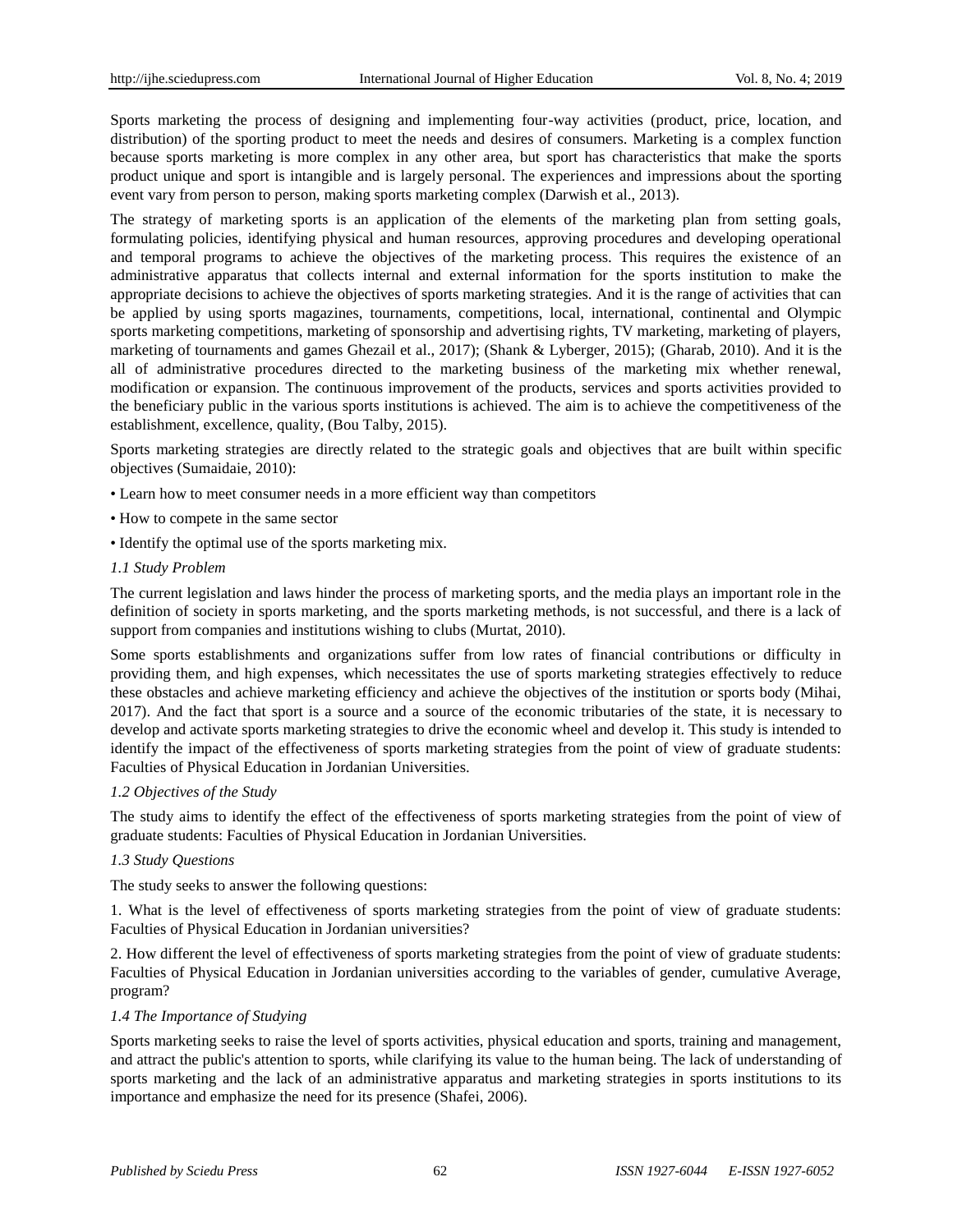Sports marketing is an application of marketing concepts to sports products and services, and the marketing of non-sports products through sports. So sports marketing has two main advantages. First, the application of general marketing practices to sports-related products and services; and secondly, the marketing of other consumer and industrial products or services through sport. The importance of the study through the search for solutions to the problem and answer the questions, and summarized as follows:

1. Developing the fields of mathematical knowledge for the effectiveness of sports marketing strategies in Jordan.

2. Statement of the most important sports marketing strategies that work on the development of sports product.

3. Help the sports institutions sector adopt marketing strategies to effectively manage their activities.

Sports marketing is one of the means or ways that should contribute to solving the physical obstacles that the sports bodies and clubs face and reduce the financial burden provided by the official authorities of those establishments and sports bodies. Sports marketing should be organized using scientific means through (Dolat 2013):

1. Understand the approach and the modern marketing concept with its elements if you want to achieve the second vital goals.

2. Understand and review the components of the marketing framework, which is based on defining the strategy of the sports body or establishment in terms of defining sports objectives, determining the field of growth opportunities to which it is directed and conducting a clear study of the characteristics of the market vocabulary in terms of its need and desire. Services with other bodies and establishments.

## *1.5 Aspects of Sports Marketing*

The sources of funding for sport are as follows (Ali, 2007):

- Permission to use relations and logos on products and means of services.
- Advertising on players' clothing and tools.
- Advertising on sports facilities.
- Investment of facilities and services in sports bodies.
- Ticket revenue for sports matches and events.

Subsidies, donations and donations.

- Returns of players.
- Member contributions and contributions of members.
- Investment of advertising rights.
- Radio and television broadcasting rights for sports activities and events.
- Advertising in publications, pamphlets and programs on sports activities.

#### *1.6 Aspects of Sports Marketing Strategies*

There are two aspects of sports marketing strategies. The first is to evaluate the sectors of the sports market for beneficiaries (player, manager, trainer, teacher, recreational specialist). The second aspect is the strategic alternatives, including the non-differentiation, which deals with the large sports market as one market, and is differentiated and is interested in dividing the market Al-Riyadi is a multi-sector sports sector that aims to achieve market competition between sectors in various fields of education, training, management and recreation. The center is a small sports sector that seeks to activate the marketing development of this sector. It is important to be exposed to the interpretation of the methods of preparing marketing plans in sports institutions where there is a top-down marketing planning, in which the senior management complete plans for the lowest levels, and marketing planning from bottom to top and each department in the preparation of its objectives and sent to the senior management for approval and approval. Planning the top goals and developing operational plans from the bottom, these plans are the most common and used (Gharab, 2010).

## **2. Methods**

This chapter describes in detail the procedures followed in the implementation of the study, including the methodology of the study, the description of its society, the definition of its sample, its tools (the questionnaire), and verifying its validity and consistency and the statistical methods used to extract the results.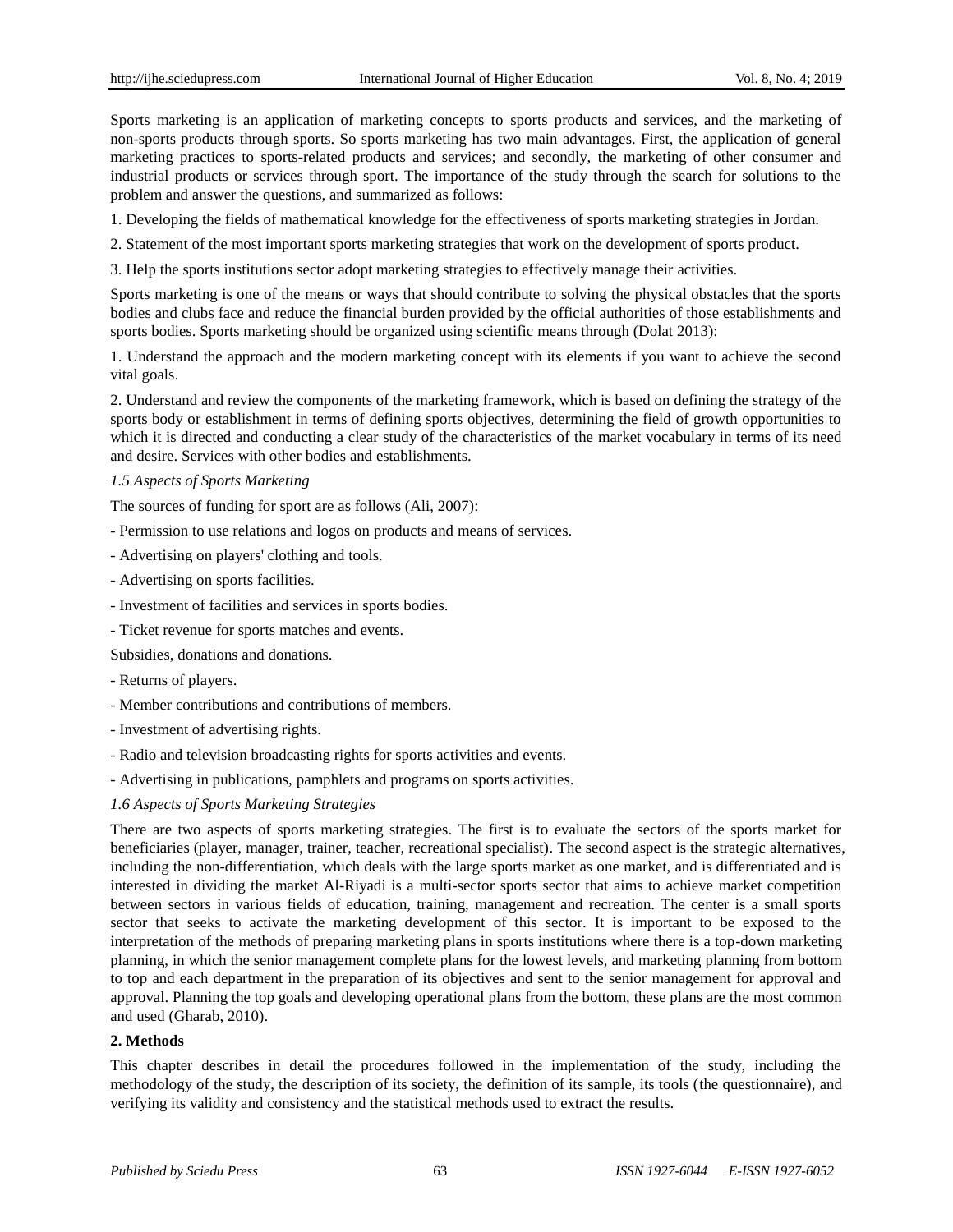# *2.1 Study Approach*

The study is based on descriptive analytical method as the most appropriate method for the nature of the study and its problem, where the literature and previous studies were reviewed and information related to the subject of the study was obtained.

# *2.2 Study Population*

The study population consisted of 210 participants representing all graduate students enrolled in Physical Education Faculties in Jordanian Universities.

# *2.3 Study Sample*

The sample of the study consisted of (210) male and female students of postgraduate studies: Physical Education Faculties at Jordanian Universities, randomly selected from the study population. With (87) female students at  $(41.4\%)$ , while  $(123)$  male students at  $(58.6\%)$  as indicated in Table  $(1)$ .

| Variable                  | Category  | N.    | $\%$  |
|---------------------------|-----------|-------|-------|
| Gender                    | Male      | 123   | 58.6  |
|                           | Female    | 87    | 41.4  |
|                           | Total     | 210   | 100.0 |
| <b>Cumulative Average</b> | Satisfied | $8\,$ | 3.8   |
|                           | Good      | 35    | 16.7  |
|                           | Very good | 122   | 58.1  |
|                           | Excellent | 45    | 21.4  |
|                           | Total     | 210   | 100.0 |
| Program                   | PhD.      | 82    | 39.0  |
|                           | Master's  | 128   | 61.0  |
|                           | Total     | 210   | 100.0 |
| University                | Jordan    | 111   | 52.9  |
|                           | Yarmouk   | 99    | 47.1  |
|                           | Overall   | 210   | 100.0 |

Table 1. Distribution the sample study according of the variables

Table (1) shows that the gender variable, the male category was (123) and at (58.6%) and females (87) at (41.4%). For the CA variable, the category for satisfied was (8) and at (3.8%), for is good (35) and at (16.7%), for very good (122) and at (58.1%) while for excellent (45) and at (21.4%). For the program variable, for PhD it was (82) and at (39.0%), for the Master's (128) and at (61.0%). and for the university variable, the category for Jordanian University was (111) at (52.9).

# *2.4 Study Instrument*

The questionnaire was used as a means of collecting study data. The veracity of the content of the study tools was verified by presenting them to a number of competent arbitrators, asking for an opinion on the correctness of the language of the paragraphs, their clarity in terms of meaning and ease of comprehension, their affiliation with the field in which they were included and any observations or amendments they deem appropriate. To extract the stability of the study instrument, the Cronbach's Alpha equation was applied to extract the internal consistency as in Table (2).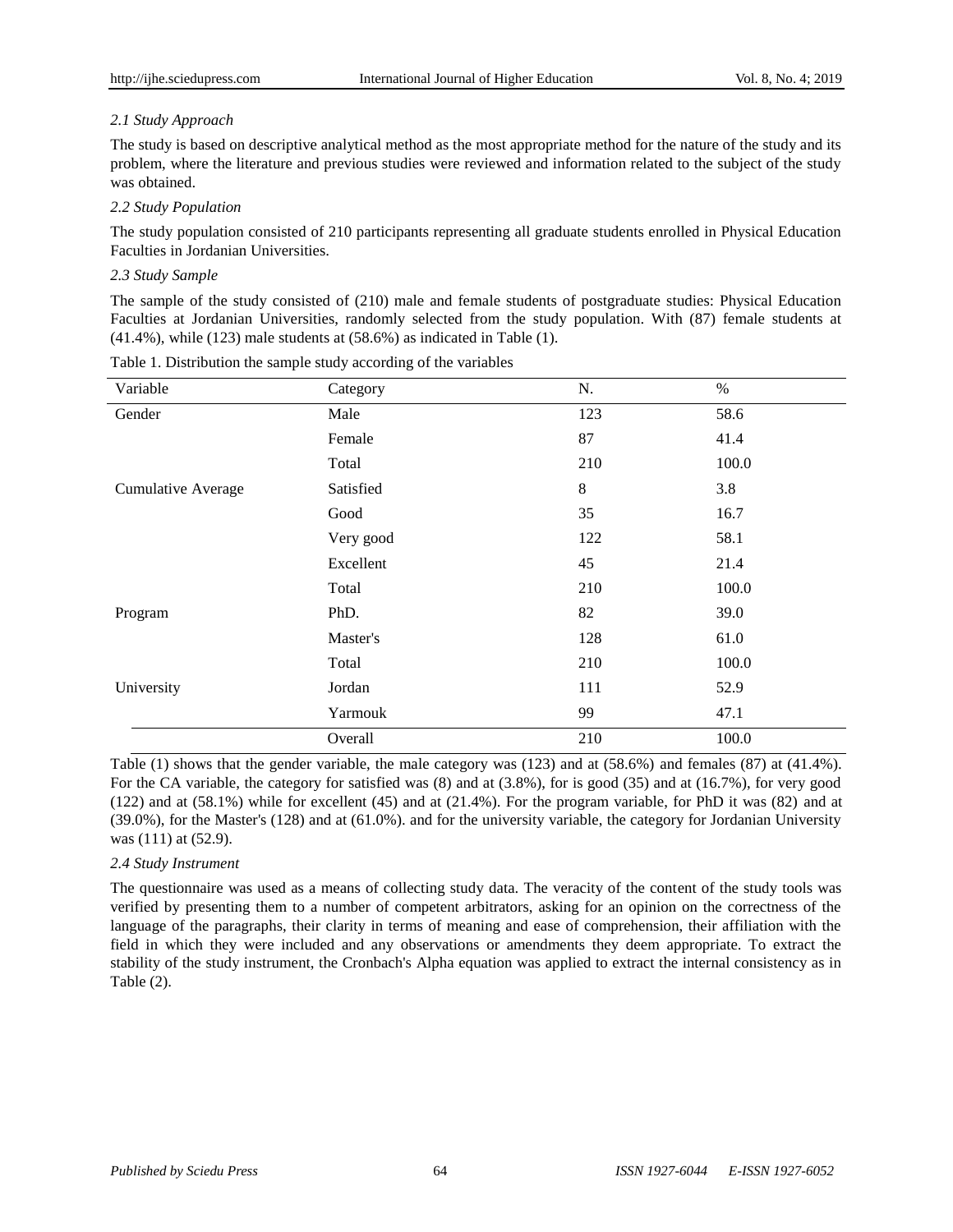# Table 2. Reliability values of study domains by Cronbach's Alpha

| Domain                                 | No. of Items | Cronbach's Alpha |
|----------------------------------------|--------------|------------------|
| marketing methods                      | O            | 0.76             |
| <b>Advertising Marketing</b>           | 6            | 0.84             |
| TV marketing                           | 6            | 0.81             |
| tournaments and competitions Marketing | 6            | 0.82             |
| The domain as a whole                  | 24           | 0.81             |

Table (2) shows that the value of stability in the Cronbach's Alpha of marketing was at (0.76), and marketing advertising and advertising domain was (0.84), while TV marketing was (0.81), and tournaments and games marketing was (0.82) and the domain as a whole was (0.81), which all indicate high values with satisfied degree of reliability for the study purposes.

## *2.5 Correction of Study Scales*

Likert pentagonal scale was applied to measure the opinions of the participants, where the rating of the positive items was as: (strongly agree) given (5), (Agree) given (4), (Neutral) given (3), (Not Agree) given (2), and (not strongly agree) given (1).

Therefore, the classification is based on the following procedures to show the means;

- 1- If the mean is (less than 2.33), it is given low degree.
- 2- If the mean is (2.34-3.66), it is given medium degree.
- 3- If the mean is (3.67-5), it is given high degree.

Where the questionnaires were given to postgraduate students: faculties of physical education at Jordanian universities.

# *2.6 Statistical Processing*

The means and standard deviations were computed for all study domains scale (effectiveness of sports marketing strategies from the point of view of graduate students: faculties of physical education in Jordanian universities). (MANOVA) was applied to detect differences in domains according to study variables, while (ANOVA) was applied to detect the scale as a whole.

# **3. Results**

This section presents the study results which aimed at identifying the impact of the effectiveness of sports marketing strategies from the point of view of graduate students: Faculties of Physical Education in Jordanian Universities. So, the results are presented in accordance with the study's questions:

# *3.1 Results of the First Questions*:

"What is the level of effectiveness of sports marketing strategies from the point of view of postgraduate students: Faculties of Physical Education in Jordanian Universities"? To answer this question, the arithmetical averages and standard deviations of the fields as a whole and for all the scale field segments were extracted, table (3) illustrate that.

|  |  | Table 3. The means and the standard deviations of the study domains |  |
|--|--|---------------------------------------------------------------------|--|
|--|--|---------------------------------------------------------------------|--|

| Domain                                 | <b>MS</b> | <b>SD</b> | Rank | Degree |
|----------------------------------------|-----------|-----------|------|--------|
| <b>Marketing Methods</b>               | 4.00      | 0.61      |      | High   |
| <b>Advertising Marketing</b>           | 3.99      | 0.64      | 4    | High   |
| <b>TV Marketing</b>                    | 4.04      | 0.68      | 2    | High   |
| Tournaments and Competitions Marketing | 4.14      | 0.77      |      | High   |
| The Domain as a Whole                  | 4.04      | 0.49      |      | High   |

Table (3) shows that the means and standard deviations effectiveness of sports marketing strategies scale from the point of view of graduate students: the faculties of physical education at Jordanian universities "and the mean as a whole ranged (3.99-4.14) and were all high. The most prominent of which was the marketing of tournaments and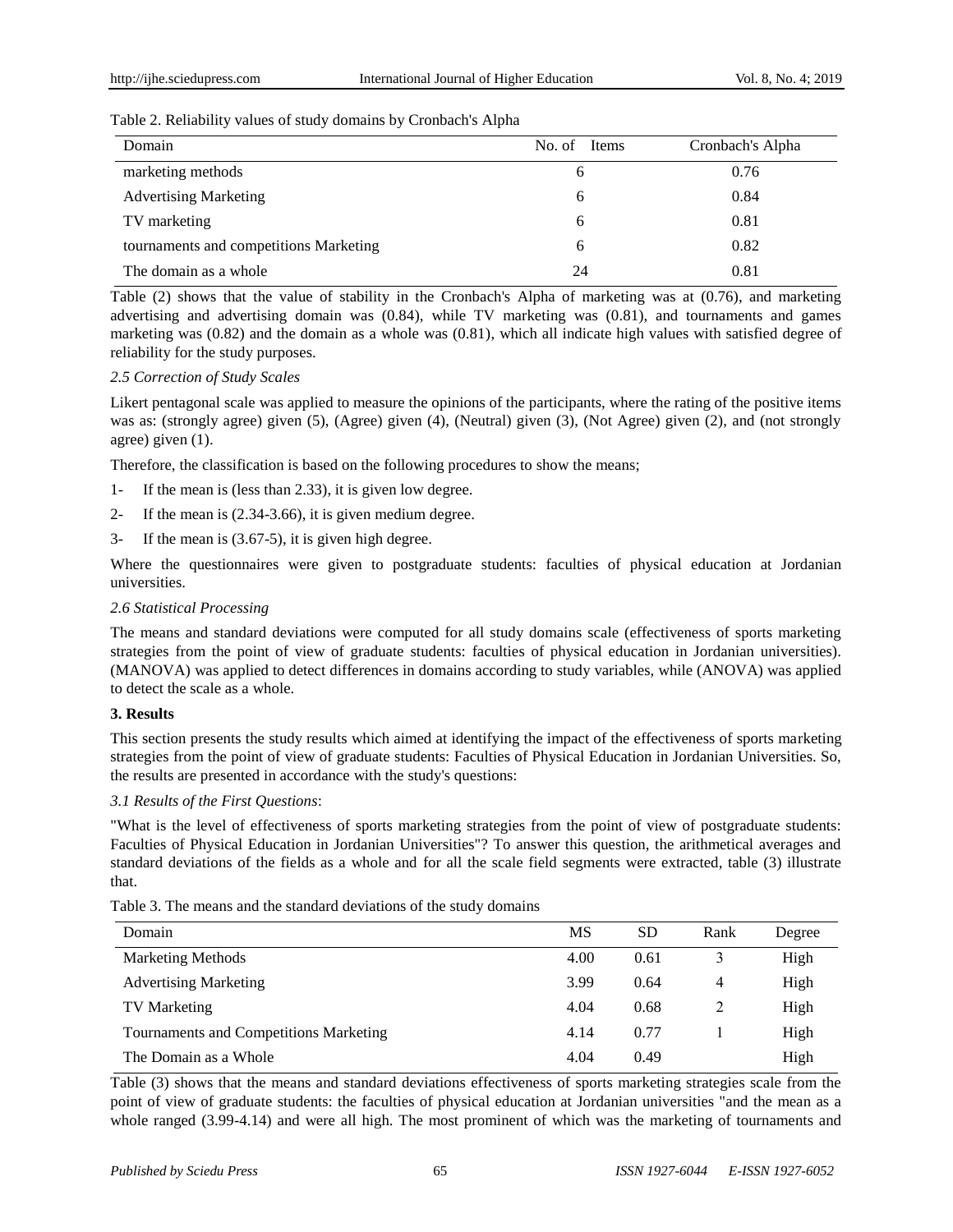games. Then came the field of "TV Marketing" with an average of (4.04) and a high degree, and the lowest for the field of marketing advertising. The overall arithmetic mean for marketing methods (4.04) was high. The means and standard deviations for all items of study instrument by domain are presented below:

## *The First Domain*

Table 4. Means and standard deviations for all items of marketing methods domain and the mean as a whole

| N <sub>0</sub> | Items                                                                                       | MS   | <b>SD</b> | Rank | Degree |
|----------------|---------------------------------------------------------------------------------------------|------|-----------|------|--------|
|                | An interest in advertising in the classroom<br>and magazines.                               | 4.05 | 0.97      | 2    | High   |
|                | Advertising for sporting events.                                                            | 4.16 | 0.78      | 1    | High   |
| 3              | Viewing the products of the company<br>sponsoring the competitions.                         | 3.92 | 0.92      | 5    | High   |
| 4              | Placing a brand on the player's clothes of<br>sports activities.                            | 3.90 | 1.04      | 6    | High   |
| 5              | Sponsoring companies for services and<br>offering them at discounted prices for<br>players. | 4.03 | 1.05      | 3    | High   |
| 6              | Holding media conferences sponsored by<br>supporting companies.                             | 3.93 | 0.89      | 4    | High   |
|                | Overall                                                                                     | 4.00 | 0.61      |      | High   |

Table (4) shows that the mean and standard deviations for marketing methods domain "and the mean as a whole ranged (3.90-4.16), all were high, most notably item (2), which states" advertising for sporting events. Then, item (1), which states that "interest in advertising in the classroom and magazines" with mean (4.05) and high, while the lowest item (4), which states "placing a brand on the players' clothes of sports activities." The overall mean for marketing methods (4.00) was high. The researchers agree with (Qeshtah, 2010) that there is a positive in advertising as a method of marketing sports, and that sports marketing through television broadcasting is successful and positive to the promotion of championships.

# *The Second Domain*

Table 5. The means and standard deviations for all the items of the domain marketing advertising and the mean as a whole

| N <sub>0</sub> | <b>Items</b>                                    | MS   | SD   | Rank | Degree |
|----------------|-------------------------------------------------|------|------|------|--------|
|                | Contracting companies for sportswear            | 4.20 | 0.80 |      | High   |
| 2              | Using images and names of players in marketing  | 3.96 | 0.86 |      | High   |
| 3              | Investing in Brand of marketing operations      | 3.87 | 0.96 | 6    | High   |
| $\overline{4}$ | Using films and pictures of sports institutions | 4.02 | 0.90 |      | High   |
|                | Holding media conferencing                      | 3.92 | 0.90 |      | High   |
| 6              | Contracting with local newspapers               | 3.95 | 0.89 | 4    | High   |
|                | Overall                                         | 3.99 | 0.64 |      | High   |

Table (5) shows that the mean and standard deviations of the domain of marketing advertising "and the mean as a whole ranged  $(3.87-4.20)$  and all were high, most notably item  $(1)$ , which states" contracting companies for sportswear, and item (4) which states that " using films and pictures of sports institutions" with mean (4.02) and high. While the lowest item was (3), which states "investing in the brand of marketing operations". The mean for advertising marketing was high at (3.99). The researchers agree with (Zohaf, 2015) that sports marketing as an essential means of promoting their products, and that the sports market strengthens the image and popularity of the brand.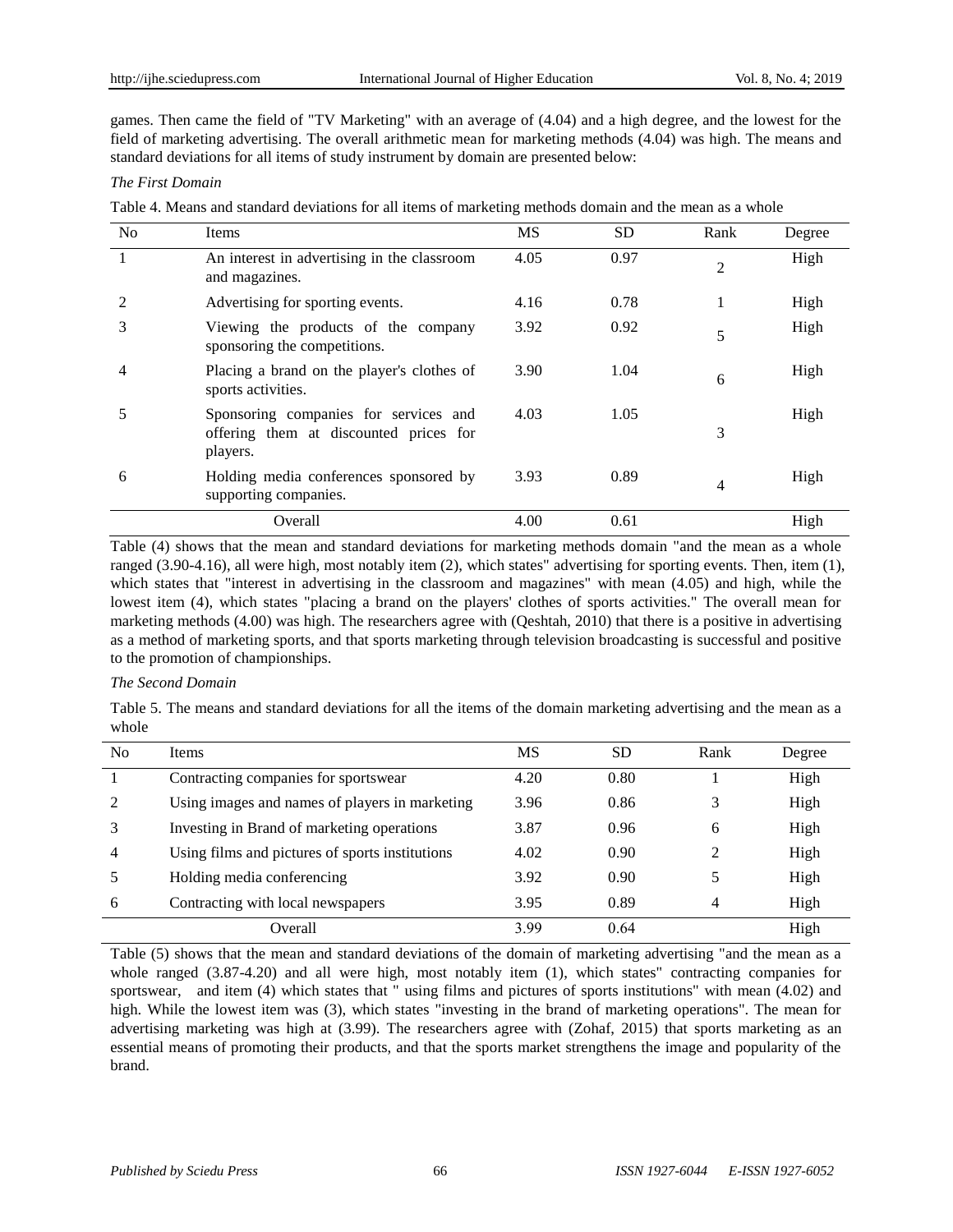# *The Third Domain*

Table 6. The means and standard deviations for all items of TV marketing domain and mean as a whole

| N <sub>0</sub> | <b>Items</b>                                                           | Mean | <b>SD</b> | Rank                        | Degree |
|----------------|------------------------------------------------------------------------|------|-----------|-----------------------------|--------|
|                | Organizing special contracts for television coverage.                  | 4.17 | 0.87      |                             | High   |
| $\mathcal{L}$  | Investing of television broadcasting.                                  | 4.06 | 0.94      | 3                           | High   |
| 3              | Contracting with private television channels.                          | 3.85 | 0.93      | 6                           | High   |
| 4              | attention to the most popular channels<br>Paving<br>(audience number). | 4.17 | 0.88      | $\mathcal{D}_{\mathcal{A}}$ | High   |
| 5              | Investing of sports sponsors in television broadcasting.               | 4.03 | 0.91      | 4                           | High   |
| 6              | Holding TV seminars for marketing sport matches.                       | 3.97 | 0.92      | 5                           | High   |
|                | Overall                                                                | 4.04 | 0.68      |                             | High   |

Table (6) shows that the means and standard deviations of the TV marketing domain "and the mean as a whole ranged (3.85 - 4.17) and all were high, but the most prominent item was (1) which states" organizing special contracts for television coverage". Then comes item (4), which states "paying attention to the most popular channels (audience number)" with mean (4.17) and was high. While the lowest item is (3), which states "contracting with private television channels with mean (4.04) and was high. The researchers agree with (Qeshtah, 2010; Jovanović, 2014) that the sports marketing through television broadcasting is successful and positive to the promotion of championships. And provide a better understanding of sports marketing with a strong focus on sports care.

## *The Fourth Domain*

Table 7. The means and standard deviations for all items of marketing competitions, matches domain and the mean as a whole.

| N <sub>0</sub> | <b>Items</b>                                                              | Mean | <b>SD</b> | Rank           | Degree |
|----------------|---------------------------------------------------------------------------|------|-----------|----------------|--------|
| 1              | Setting appropriate prices for tickets                                    | 4.35 | 0.87      |                | High   |
| 2              | Inviting senior officials to attend matches                               | 4.07 | 1.06      | 5              | High   |
| 3              | Presenting souvenirs to the winners and seniors                           | 4.09 | 0.98      | 4              | High   |
| $\overline{4}$ | Opening windows of selling tickets to facilitate<br>attracting the public | 4.18 | 0.94      | 3              | High   |
| 5              | before tournaments start in a 4.20<br>Advertising<br>timely manner        |      | 0.95      | $\overline{2}$ | High   |
| 6              | interviews to analyze the expected<br>holding<br>results of matches       | 3.96 | 0.98      | 6              | High   |
|                | Overall                                                                   | 4.14 | 0.77      |                | High   |

Table (7) shows that the means and standard deviations of marketing tournaments and matches domain" and the mean as a whole ranged (3.96-4.35), and all were high, but the most prominent item was (1) which states" Setting appropriate prices for tickets, then comes item (5) which states " Advertising before tournaments start in a timely manner " with mean (4.20) and was high. And for the lowest degree, it was the item (6) which states "holding interviews to analyze the expected results of matches". The overall mean for marketing tournaments and matches domain was high at (4.14). The researchers agree with (Nigel et al, 2005) that the use of the Internet, and new communication technology and public relations, is a means of marketing sports, sales development.

## *3.2 Results of the second questions*

"How different the level of effectiveness of sports marketing strategies from the point of view of postgraduate students: Faculties of Physical Education in Jordanian universities according to gender, average, program variables were"? In order to answer the question, the mean and deviations of the domains were computed as a whole. The multiple variance (MANOVA) was analyzed to detect differences in domains according to the variables. While ANOVA was applied to the instrument as a whole.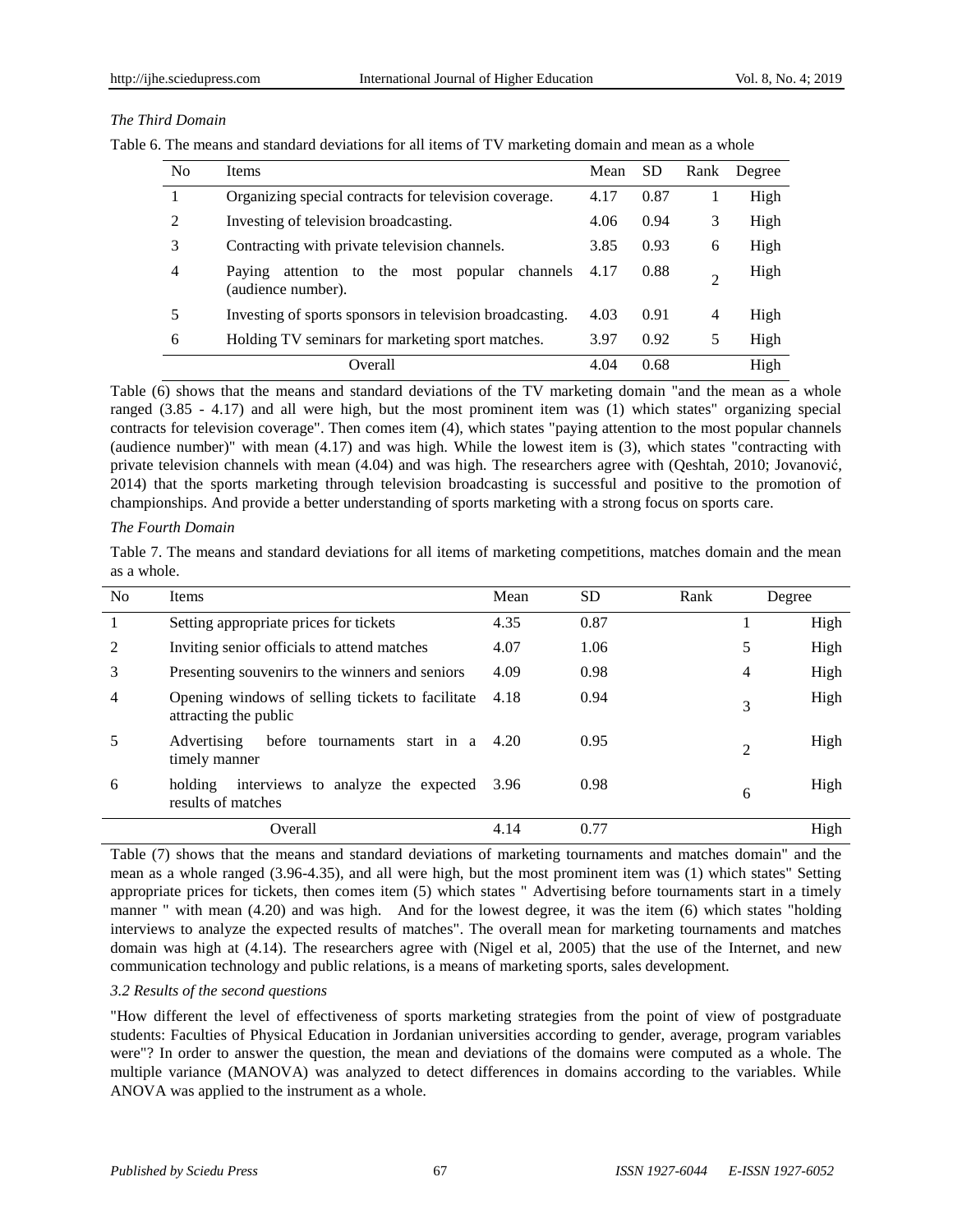| Variables       | Category  | Domain                                    | Mean        | <b>SD</b> |
|-----------------|-----------|-------------------------------------------|-------------|-----------|
|                 | Male      | marketing methods                         | 3.96        | 0.61      |
|                 |           | <b>Advertising Marketing</b>              | 3.93        | 0.63      |
|                 |           | TV marketing                              | 4.10        | 0.56      |
|                 |           | Marketing<br>of<br>tournaments<br>matches | 4.25<br>and | 0.67      |
|                 |           | Total                                     | 4.06        | 0.50      |
|                 | Female    | marketing methods                         | 4.05        | 0.62      |
|                 |           | <b>Advertising Marketing</b>              | 4.06        | 0.65      |
|                 |           | TV marketing                              | 3.96        | 0.81      |
| Gender          |           | Marketing<br>of<br>tournaments<br>matches | 3.98<br>and | 0.87      |
|                 |           | Total                                     | 4.01        | 0.48      |
|                 | Satisfied | marketing methods                         | 4.08        | 0.96      |
|                 |           | <b>Advertising Marketing</b>              | 3.81        | 1.10      |
|                 |           | TV marketing                              | 4.15        | 0.97      |
|                 |           | Marketing<br>of<br>tournaments<br>matches | 4.17<br>and | 0.90      |
|                 |           | Total                                     | 4.05        | 0.95      |
|                 | Good      | marketing methods                         | 4.09        | 0.54      |
|                 |           | <b>Advertising Marketing</b>              | 4.10        | 0.47      |
|                 |           | TV marketing                              | 4.04        | 0.49      |
|                 |           | Marketing<br>of<br>tournaments<br>matches | 4.28<br>and | 0.77      |
|                 |           | Total                                     | 4.13        | 0.44      |
|                 | Very good | marketing methods                         | 3.94        | 0.64      |
|                 |           | <b>Advertising Marketing</b>              | 3.89        | 0.65      |
|                 |           | TV marketing                              | 4.01        | 0.75      |
|                 |           | Marketing of<br>tournaments<br>matches    | 4.08<br>and | 0.80      |
|                 |           | Total                                     | 3.98        | 0.48      |
|                 | Excellent | marketing methods                         | 4.08        | 0.54      |
|                 |           | <b>Advertising Marketing</b>              | 4.19        | 0.58      |
|                 |           | TV marketing                              | 4.10        | 0.54      |
| ulative Average |           | Marketing<br>of<br>tournaments<br>matches | 4.18<br>and | 0.65      |
| Cum             |           | Total                                     | 4.14        | 0.45      |
|                 | PhD.      | marketing methods                         | 3.94        | 0.76      |
|                 |           | <b>Advertising Marketing</b>              | 3.91        | 0.82      |
|                 |           | TV marketing                              | 3.95        | 0.85      |
|                 |           | Marketing<br>of<br>tournaments<br>matches | 3.86<br>and | 0.90      |
|                 |           | Total                                     | 3.92        | 0.61      |
|                 | Master's  | marketing methods                         | 4.04        | 0.50      |
|                 |           | <b>Advertising Marketing</b>              | 4.03        | 0.49      |
|                 |           | TV marketing                              | 4.10        | 0.54      |
| Program         |           | Marketing<br>of<br>tournaments<br>matches | 4.32<br>and | 0.60      |
|                 |           | Overall                                   | 4.12        | 0.37      |

Table 9. The mean and the standard deviations of the scale according to the variables (gender, cumulative average and program)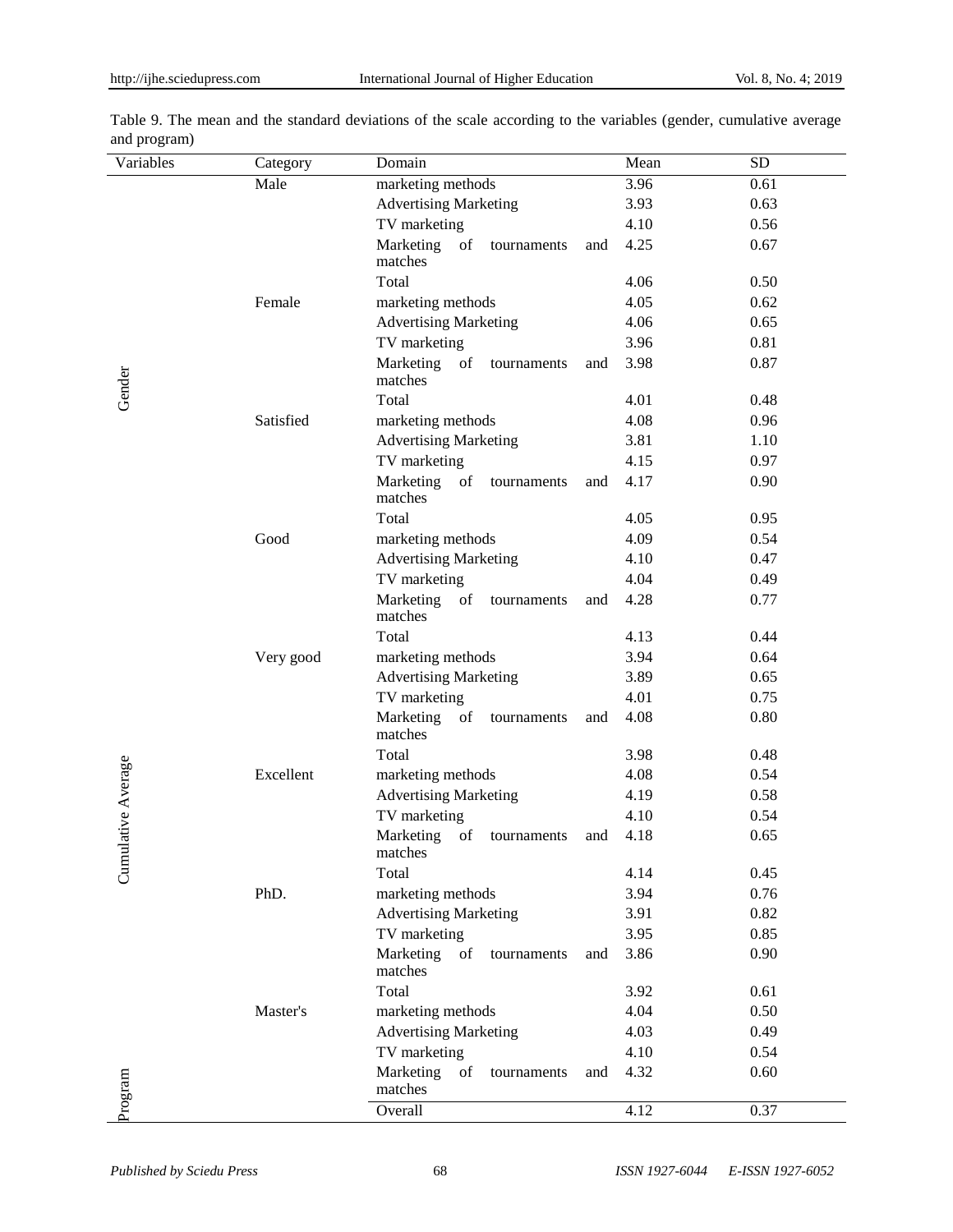Table (9) shows there are differences between the statistical means of the study scales as a whole according to the different study variables. In order to uncover the statistical significance and the results of the study scale, the multiple variance (MANOVA) was analyzed to detect the differences in the domains according to the variables.

| Variables             | Domain                              |     | S.S     | Df           | MS    | $\mathbf{F}$ | Sig  |
|-----------------------|-------------------------------------|-----|---------|--------------|-------|--------------|------|
|                       | marketing methods                   |     | .335    | $\mathbf{1}$ | .335  | .884         | .348 |
|                       | <b>Advertising Marketing</b>        |     | .746    | $\mathbf{1}$ | .746  | 1.877        | .172 |
|                       | TV marketing                        |     | 1.036   | $\mathbf{1}$ | 1.036 | 2.264        | .134 |
| Gender                | Marketing of tournaments<br>matches | and | 2.918   | 1            | 2.918 | 5.456        | .020 |
|                       | marketing methods                   |     | .871    | 3            | .290  | .766         | .514 |
|                       | <b>Advertising Marketing</b>        |     | 3.214   | 3            | 1.071 | 2.696        | .051 |
|                       | TV marketing                        |     | .479    | 3            | .160  | .348         | .790 |
| Cumulative<br>Average | Marketing of tournaments<br>matches | and | .547    | 3            | .182  | .341         | .796 |
|                       | marketing methods                   |     | .316    | 1            | .316  | .835         | .362 |
|                       | <b>Advertising Marketing</b>        |     | .736    | $\mathbf{1}$ | .736  | 1.852        | .175 |
|                       | TV marketing                        |     | .871    | $\mathbf{1}$ | .871  | 1.903        | .169 |
| Program               | Marketing of tournaments<br>matches | and | 8.802   | $\mathbf{1}$ | 8.802 | 16.458       | .000 |
|                       | marketing methods                   |     | 77.253  | 204          | .379  |              |      |
|                       | <b>Advertising Marketing</b>        |     | 81.051  | 204          | .397  |              |      |
|                       | TV marketing                        |     | 93.386  | 204          | .458  |              |      |
| Error                 | Marketing of tournaments<br>matches | and | 109.098 | 204          | .535  |              |      |
|                       | marketing methods                   |     | 78.999  | 209          |       |              |      |
|                       | <b>Advertising Marketing</b>        |     | 86.013  | 209          |       |              |      |
|                       | TV marketing                        |     | 95.823  | 209          |       |              |      |
| orrected              | Marketing of tournaments<br>matches | and | 122.792 | 209          |       |              |      |

Table 10. Results of (MANOVA) to detect according to the variables (gender, cumulative average and program)

Table (10) shows there are no statistically significant differences at the level of  $(\alpha \le 0.05)$  in all domains of study (marketing methods, advertising marketing, TV marketing, marketing of tournaments and matches depending on the gender variable. While their differences at the level of ( $\alpha \le 0.05$ ) according to the gender variable in marketing competitions and matches domain. The value of  $(F)$  was (5.456) and at the statistical significance level (0.020) with mean (4.25) for males and (3.98) for females. Additionally, there were statistically significant differences at the level of ( $\alpha \le 0.05$ ) according to (program) variable in (Marketing of tournaments and matches) domain, where the value of (F) (16.458), at the level of statistical significance (0.000) with mean (4.32) and mean (3.66) for the doctoral program.

Table 11. Results of ANOVA analysis of differences according to the variables

| Variables          | S.S    | DF  | M.S   | F.    | Sig   |
|--------------------|--------|-----|-------|-------|-------|
| Gender             | .103   |     | .103  | 0.446 | 0.505 |
| Cumulative Average | .918   |     | .306  | 1.323 | 0.268 |
| Program            | 1.769  |     | 1.769 | 7.651 | 0.006 |
| Error              | 47.171 | 204 | .231  |       |       |
| Total corrected    | 50.241 | 209 |       |       |       |

ŭ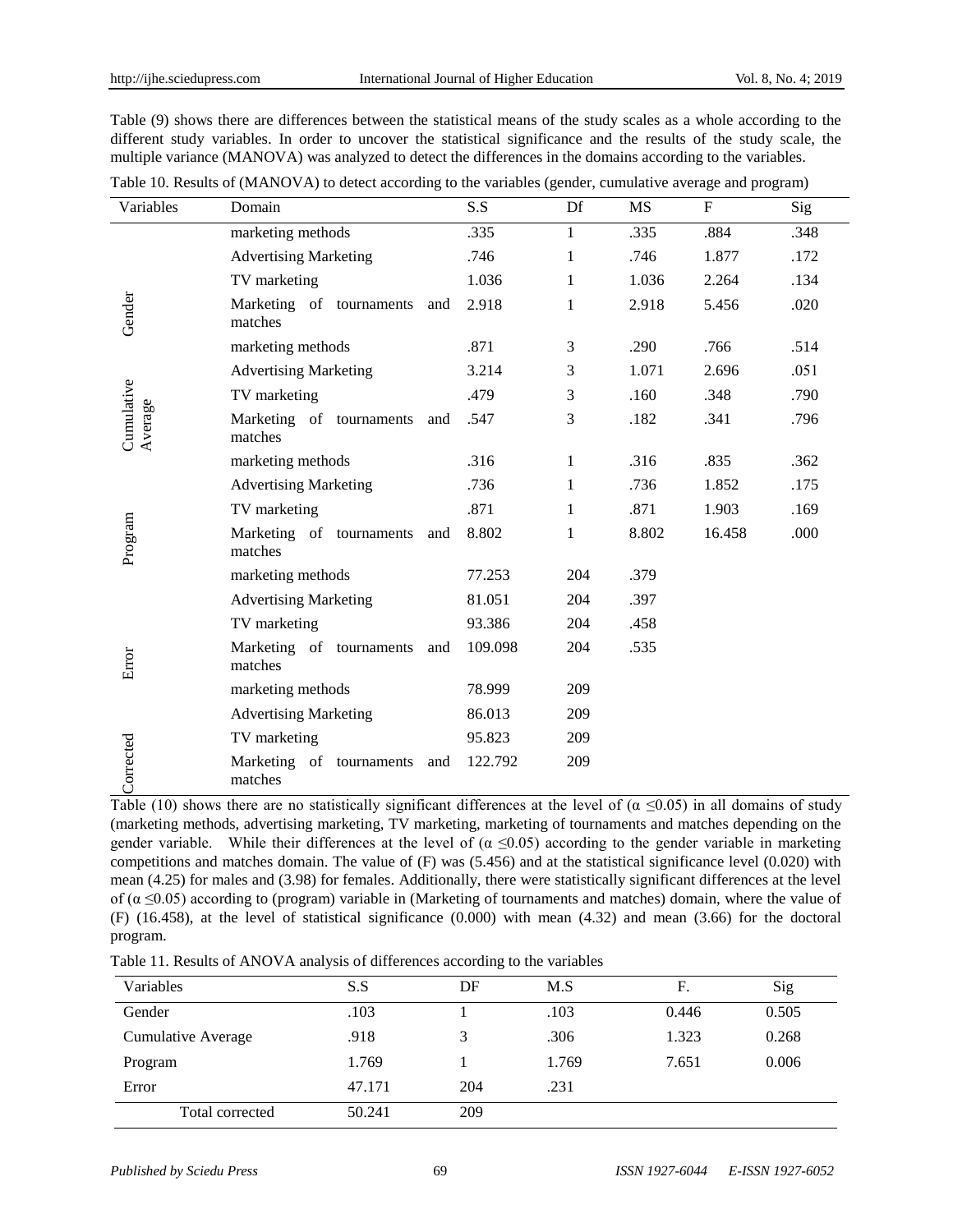Table (11) shows that there were no statistically significant differences at the level of ( $\alpha \le 0.05$ ) on the scale as a whole according to the variables, where the values of  $(F)$  (446) (1.323) was at the level of statistical significance (0.505) and (0.268). Also, there were statistically significant differences at the level of ( $\alpha$  < 0.05) on the whole scale according to the variable (program) where the value of  $(F)$  (7.651), at the level of statistical significance (0.006) for the Master's. While the mean was of (3.86) for the doctoral program.

The researchers agree with (Ghezail et al., 2017; Mihai, 2017) that the sports marketing plays an important role in achieving the marketing objectives. And agree with (Qeshta, 2010; Momani & Al-Hamad, 2013; Al Teet & Haramleh, 2015) there is no difference in the attitudes of the practitioners towards sports marketing due to the difference in geographical areas. And the results agree with (Anatonie, 2005; Gadiraju, 2016) that the traditional media still hold good value in the market. Marketing through social media can be a real extension of the traditional marketing of sports brands. And the sports brands do not need to eliminate traditional marketing methods altogether, but must use social media as a backbone to their traditional marketing techniques. And the sports care has a positive impact on awareness of sport.

## **4. Conclusions**

- There are no statistically significant differences at the level of ( $\alpha \le 0.05$ ) in all domains of study (marketing methods, advertising marketing, TV marketing, marketing of tournaments and matches depending on the gender variable.

- There are differences at the level of ( $\alpha \le 0.05$ ) according to the gender variable in marketing competitions and matches domain.

- There were statistically significant differences at the level of ( $\alpha \le 0.05$ ) according to (program) variable in (Marketing of tournaments and matches) domain.

- There were statistically significant differences at the level of ( $\alpha \le 0.05$ ) on the whole scale according to the variable (program).

- There were no statistically significant differences at the level of ( $\alpha \le 0.05$ ) on the scale as a whole according to the variables.

#### **5. Recommendations**

Based on the findings, the researchers recommend Pay attention to the methods of marketing sports, especially corporate sponsorship of large sporting events, and Investment of the brand in the field of sports marketing. And paying attention to popular TV channels and investing in sports marketing, and presenting souvenirs for the winners and senior players.

## **The Limitations of the Study**

Despite considerable findings, the present forwards noteworthy limitations to pave way for future scholars for future research. The study was done on a big sample size of graduate students in the faculties of physical education at Jordanian universities from, the academic year 2018/2019. Therefore, future studies may possibly look into examining the framework across wider target audience to enrich understanding on the topic and unfold results with more generalizability.

#### **References**

Ali, A. F. (2007). Marketing in Sports, Baghdad University, Iraq.

Anatonie, D. (2005). Sponsoring sportive, one opportunity de communication pours les enterprises.

- Al-Teet, A. A.; & Hamraleh, A. A. (2015). Trends in Physical Activity Practitioners in Sports Centers towards Sports Marketing Saudi Arabia. *International Specialized Educational Journal, 4*(4), Jordan.
- Bernstein, G. (2015). The Principles of Sport Marketing*,* Sagamore Publishing LLC, United States. DOL [www.sagamorepublishing.com](http://www.sagamorepublishing.com/)
- Bou Talbi, Y. (2015). Sports Marketing and its Relationship to the Management of Algerian ports Facilities, *Journal of Science and Techniques of Physical Activity in Sports, 1*(10), University of Algiers, Algeria.
- Darwish, K.; Abdel-Rahman, E.; Walid, M.; Ahmed, A.; & Magawari, M. (2013). Economics of Sport, the Anglo Egyptian Library, Egypt.
- Dolat, A. A. (2013). Economic Factors Affecting the Performance of the Sports Sector in Sudan, Dar Al-Janan Publishing and Distribution, Amman, Jordan.